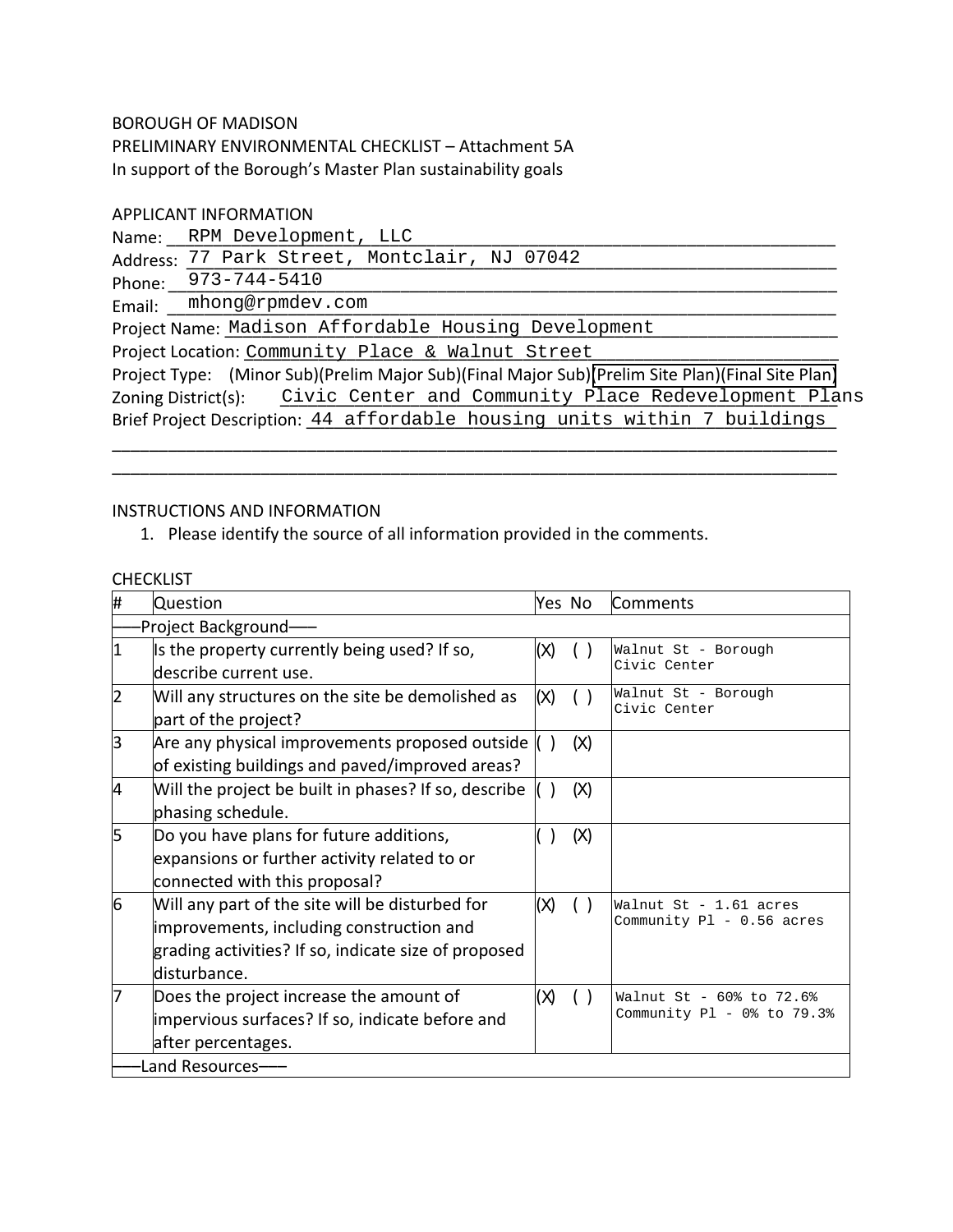| 8  | Are there any existing areas of contamination on<br>site? If so, explain.               |                        | (x)            |                                                                                 |
|----|-----------------------------------------------------------------------------------------|------------------------|----------------|---------------------------------------------------------------------------------|
| 9  | Are there slopes 15% or greater on the site? If so, $\langle \rangle$                   |                        | (X)            |                                                                                 |
|    | please provide calculation for the areas that fall                                      |                        |                |                                                                                 |
|    | within 15-24.99% slopes and 25% or greater.                                             |                        |                |                                                                                 |
| 10 | Are measures are proposed to reduce or control                                          | (X)                    | ()             | Erosion Control in accordance                                                   |
|    | erosion? If so, explain.                                                                |                        |                | with SESC requirements                                                          |
| 11 | Does the project propose filling or cutting? If so,<br>indicate approximate quantities. | (X)                    | ( )            | Site grading is required for<br>development. Fill quantities<br>will be minimal |
| 12 | Does the site contain any Prime Aquifer Recharge<br>Soils?                              | $\left( \quad \right)$ | (x)            |                                                                                 |
| 13 | Are any soil remediation measures proposed to                                           | (x)                    | $($ )          | Soil decompaction mitigation                                                    |
|    | facilitate infiltration and improve soil health, such                                   |                        |                | proposed for project in<br>accordance with SESC                                 |
|    | as decompaction? If so, explain.                                                        |                        |                | requirements                                                                    |
| 14 | Are there any environmental health hazards (i.e.                                        |                        | (x)            |                                                                                 |
|    | exposure to toxic chemicals, or hazardous waste,                                        |                        |                |                                                                                 |
|    | etc.) that could occur as a result of this project? If                                  |                        |                |                                                                                 |
|    | so, explain.                                                                            |                        |                |                                                                                 |
|    | -Air Resources–                                                                         |                        |                |                                                                                 |
| 15 | Would the proposal result in emissions (i.e. dust,                                      | (x)                    |                | typical construction                                                            |
|    | odors, smoke) during construction or after                                              |                        |                | emissions                                                                       |
|    | completion?                                                                             |                        |                |                                                                                 |
| 16 | Are any measures proposed to reduce or control                                          |                        | (X)            |                                                                                 |
|    | emissions or other impacts to air? If so, explain.                                      |                        |                |                                                                                 |
| 17 | Are any measures proposed to improve indoor air $( )$                                   |                        | $(\mathbb{X})$ |                                                                                 |
|    | quality? If so, explain.                                                                |                        |                |                                                                                 |
|    | -Water Resources-                                                                       |                        |                |                                                                                 |
| 18 | Will the project require work or disturbance                                            |                        | (x)            |                                                                                 |
|    | within 200 feet of a surface water body (i.e. year-                                     |                        |                |                                                                                 |
|    | round and intermittent streams, ponds,                                                  |                        |                |                                                                                 |
|    | wetlands)? If so, explain.                                                              |                        |                |                                                                                 |
| 19 | Is the subject property within a 100-year<br>floodplain?                                | $\lambda$              | (X)            |                                                                                 |
| 20 | Will fill and dredge material be placed in or                                           | ( )                    | (x)            |                                                                                 |
|    | removed from surface water or wetlands? If so,                                          |                        |                |                                                                                 |
|    | explain.                                                                                |                        |                |                                                                                 |
| 21 | Does the project propose to collect and/or treat                                        | (x)                    | ( )            | surface runoff is collected<br>through catch basins and pipes                   |
|    | surface runoff, including roof surfaces? If so,                                         |                        |                | and is treated with green-                                                      |
|    | explain.                                                                                |                        |                | infrastructure manufactured<br><u>treatment devices (MTD-GI)</u>                |
| 22 | Will stormwater runoff flow into other surface                                          | ( )                    | (x)            |                                                                                 |
|    | waters?                                                                                 |                        |                |                                                                                 |
| 23 | Are low impact or green stormwater                                                      | (x)                    | ( )            | green-infrastructure<br>manufactured treatment                                  |
|    | infrastructure measures (i.e. rain gardens,                                             |                        |                | devices (MTD-GI) are proposed                                                   |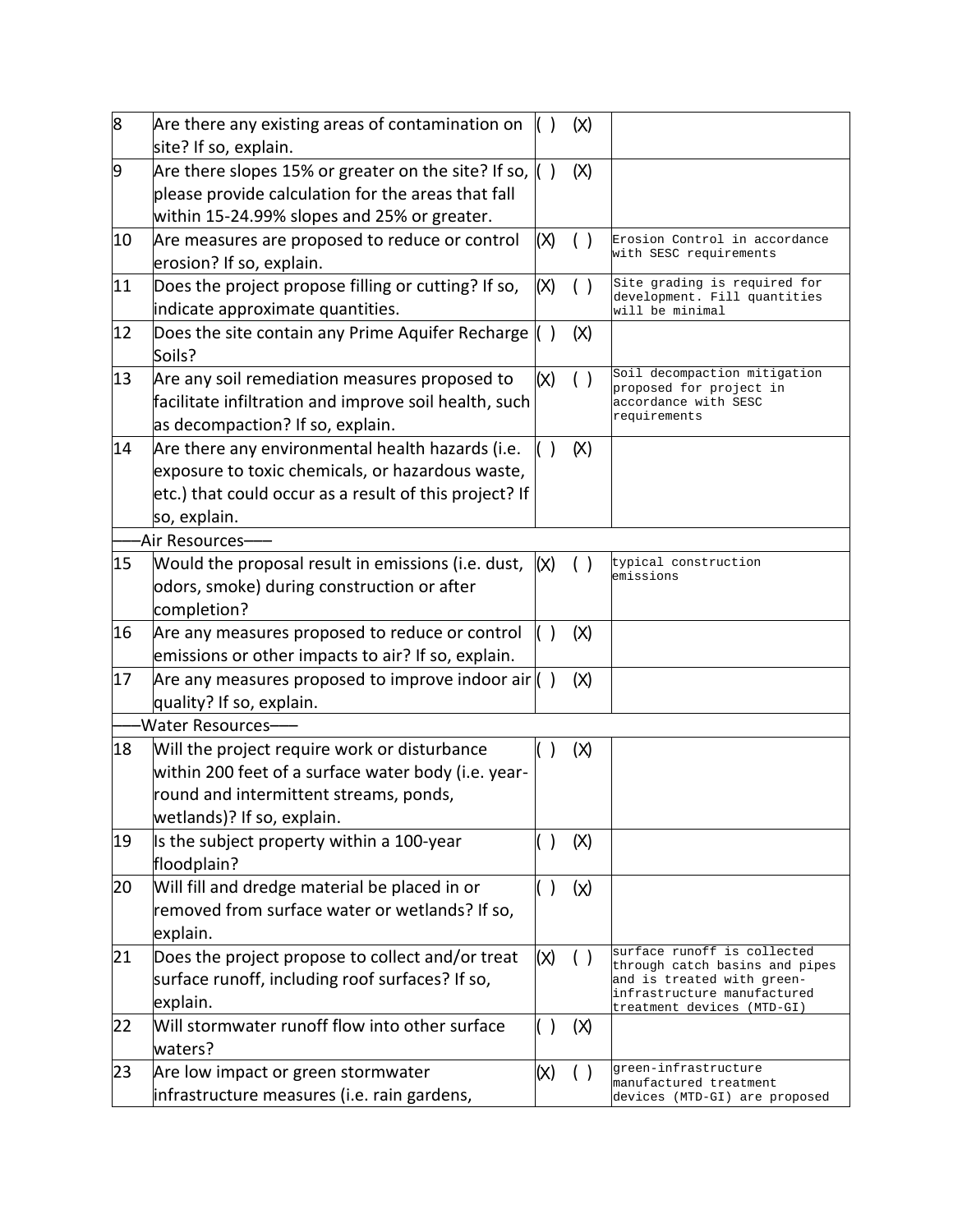|    | bioswales, pervious pavement, etc.) proposed? If        |         |       |                                                                 |
|----|---------------------------------------------------------|---------|-------|-----------------------------------------------------------------|
|    | so, explain.                                            |         |       |                                                                 |
| 24 | Are there opportunities to use pervious concrete, $(x)$ |         |       | pervious concrete or porous                                     |
|    | porous pavement or similar measures for                 |         |       | pavement are possible but are<br>not recommended due to ongoing |
|    | pedestrian walkways and other low use                   |         |       | maintenance issues with similar<br>types of developments        |
|    | hardscape areas? If so, explain implementation.         |         |       |                                                                 |
| 25 | Is the project located within a Well Head               |         | (X)   |                                                                 |
|    | Protection Area (WHPA)?                                 |         |       |                                                                 |
| 26 | Are any water conservation measures (i.e. water-        |         | (X)   |                                                                 |
|    | efficient landscaping, grey water irrigation, low       |         |       |                                                                 |
|    | flow fixtures, captured rainwater, etc.) proposed?      |         |       |                                                                 |
|    | If so, explain.                                         |         |       |                                                                 |
|    | -Wildlife and Vegetation Resources-                     |         |       |                                                                 |
| 27 | Is a Tree Removal Permit required? (See chapter         | (X)     | $($ ) | Yes                                                             |
|    | 178-7 in the Madison Borough code for                   |         |       |                                                                 |
|    | requirements.)                                          |         |       |                                                                 |
| 28 | Does the project require removal of any Borough         |         | (x)   |                                                                 |
|    | street trees? If so, how many?                          |         |       |                                                                 |
| 29 | How many trees with a diameter breast height            | (X)     | ( )   | Approx. 42                                                      |
|    | (DBH) of 6" or greater are proposed for removal?        |         |       |                                                                 |
| 30 | Does the project maximize the preservation of           | ( )     | (x)   |                                                                 |
|    | large trees (DBH 12"+)? If so, explain.                 |         |       |                                                                 |
| 31 | Does the landscaping plan enhance Madison's             | $( \ )$ | (X)   |                                                                 |
|    | tree canopy? If so, explain.                            |         |       |                                                                 |
| 32 | Are there any threatened or endangered plant            | $( \ )$ | (X)   |                                                                 |
|    | species known to be on or near the site? If so, list.   |         |       |                                                                 |
| 33 | Does the landscaping plan include native plants         | (x)     | ( )   | Yes, native plants will be<br>provided                          |
|    | and trees, or other measures to preserve or             |         |       |                                                                 |
|    | enhance vegetation? If so, explain.                     |         |       |                                                                 |
| 34 | Does the landscaping plan avoid invasive, non-          | (X)     |       | Yes, invasive plants are                                        |
|    | native, and exotic plant species? (Please see           |         |       | avoided                                                         |
|    | www.fohvos.info/                                        |         |       |                                                                 |
|    | Strike Team Do Not Plant List 2020.pdf)                 |         |       |                                                                 |
| 35 | Will the landscaping management of trees, plants, ()    |         | (X)   |                                                                 |
|    | lawns/groundcover or vegetated buffers on the           |         |       |                                                                 |
|    | site require fertilizer or pesticide use? (See          |         |       |                                                                 |
|    | chapter 97 in the Madison Borough code for              |         |       |                                                                 |
|    | fertilizer ordinance requirements)                      |         |       |                                                                 |
| 36 | Is a drip irrigation system proposed to ensure the      |         | (x)   |                                                                 |
|    | health of new trees and plantings? If so, state if      |         |       |                                                                 |
|    | timers will be utilized.                                |         |       |                                                                 |
| 37 | Are there any threatened or endangered species          | ( )     | (x)   |                                                                 |
|    | known to be on or near the site? If so, list.           |         |       |                                                                 |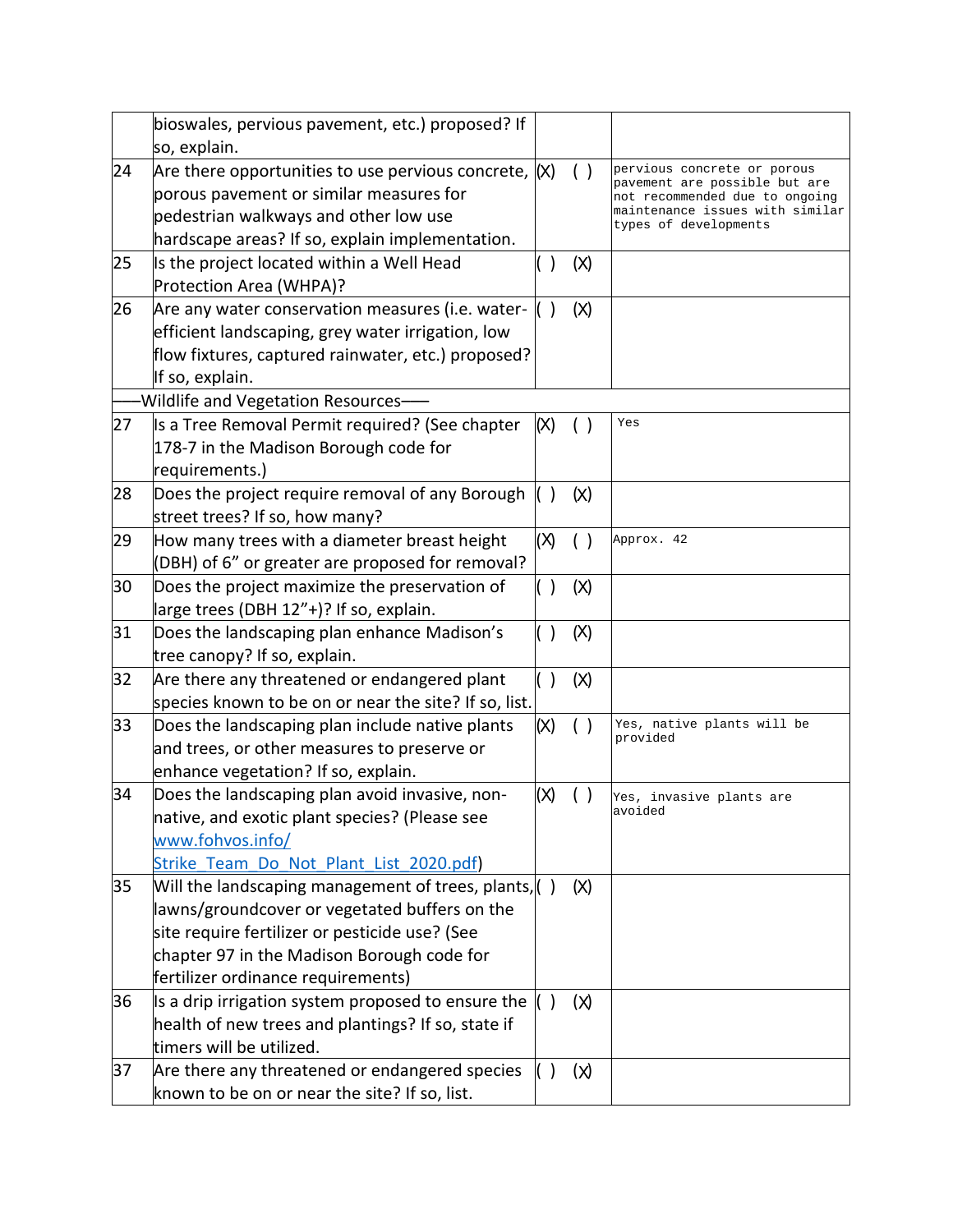| 38 | Are any conservation easements proposed? If so,<br>explain.                                                                                                                                                           |     | (X) |                                                                                        |  |
|----|-----------------------------------------------------------------------------------------------------------------------------------------------------------------------------------------------------------------------|-----|-----|----------------------------------------------------------------------------------------|--|
|    | Green Building $\cdot$                                                                                                                                                                                                |     |     |                                                                                        |  |
| 39 | Will construction involve reused or recycled<br>materials (i.e. reused crushed gravel/asphalt,<br>building reuse, rapidly renewable materials, etc.)?<br>If so, indicate percentage and type for each<br>material.    |     | (x) |                                                                                        |  |
| 40 | Will construction waste be recycled? If so,                                                                                                                                                                           | (x) |     | any construction waste that<br>can be recycled, will be                                |  |
|    | indicate percentage.                                                                                                                                                                                                  |     |     |                                                                                        |  |
| 41 | Does the project propose the use of solar energy<br>or solar ready conduits, including a roof strong<br>enough to support solar? If so, explain.                                                                      | (X) |     | this project will be solar<br>ready                                                    |  |
| 42 | Are any high-performance building and energy<br>efficiency systems, materials, products, or<br>building techniques proposed to reduce or<br>control energy impacts? If so, explain.                                   | (X) | ( ) | Yes, project is designed to NJ<br>Passive House standards                              |  |
| 43 | Are measures proposed to offset the heat island<br>effect, such as reduced and/or light-colored<br>paving or roofing, landscaping, or other site<br>design methods? If so, explain.                                   |     | (X) |                                                                                        |  |
| 44 | Are new buildings and HVAC systems designed as<br>all electric or configured to allow easy transition<br>to all electric power in the future?                                                                         | (X) | ( ) | Yes, project is designed to NJ<br>Passive House standards                              |  |
| 45 | Does the building/site design meet LEED, Energy<br>Star or Zero Energy Ready criteria? If so, explain.<br>-Light and Noise-                                                                                           | (X) | ( ) | Project is designed to NJ<br>Passive House standards                                   |  |
| 46 | Are lighting features proposed (i.e. downward-<br>facing lampposts, timers, photocells, dimmers,<br>motion detectors, etc.) to reduce or control light<br>trespass, glare impacts or energy usage? If so,<br>explain. | (x) |     | LED light fixtures are equipped<br>with photocells                                     |  |
| 47 | Does the light spillage at any property line exceed $(x)$<br>$0.1$ fc?                                                                                                                                                |     | ( ) | light spillage into adjacent<br>roads                                                  |  |
| 48 | Will the project result in a change in noise levels<br>(i.e. traffic, construction, operation, amplified<br>sound, etc.)? If so, indicate time of year and<br>anticipated hours.                                      | (X) | ( ) | typical construction noise,<br>during standard working hours,<br>for approx. 12 months |  |
|    | Historic, Cultural, and Recreation Preservation-                                                                                                                                                                      |     |     |                                                                                        |  |
| 49 | Are any historic resources/sites or evidence of<br>historic, archaeological, scientific, or cultural<br>importance known to be on or adjacent to the<br>site? If so, explain.                                         |     | (X) |                                                                                        |  |